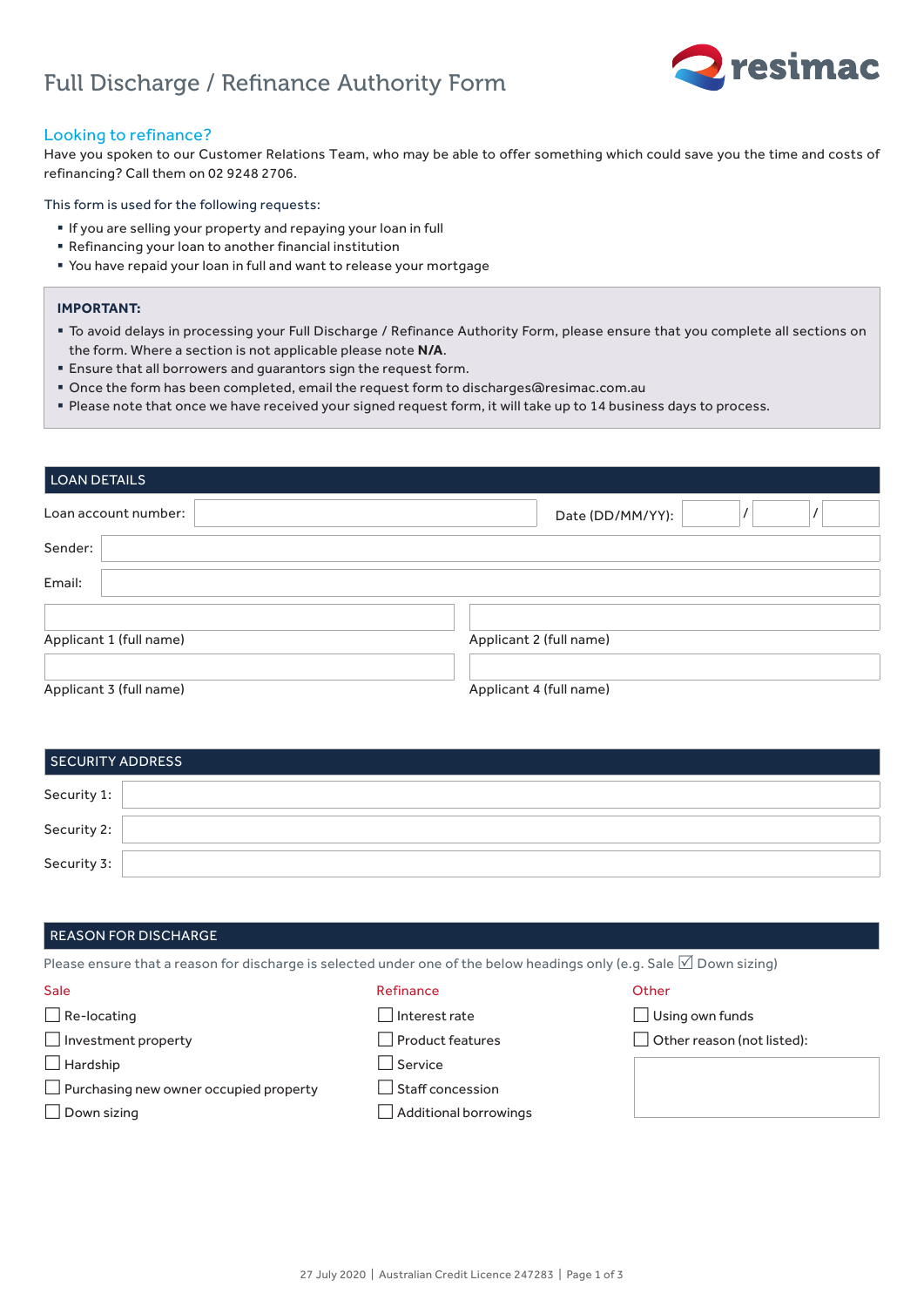# Full Discharge / Refinance Authority Form



| SALE - SOLICITOR / CONVEYANCER DETAILS |        |       |       |          |
|----------------------------------------|--------|-------|-------|----------|
|                                        |        |       |       |          |
| Contact name                           | Email  |       |       |          |
|                                        |        |       |       |          |
| Company name                           |        | Phone |       |          |
|                                        |        |       |       |          |
| Postal address                         | Suburb |       | State | Postcode |
| Estimated settlement date:             |        |       |       |          |

# COMPLETE IF REFINANCING TO ANOTHER FINANCIAL INSTITUTION

| New lender                                                               |  |
|--------------------------------------------------------------------------|--|
|                                                                          |  |
| Contact name (who should we contact to discuss the discharge settlement) |  |
|                                                                          |  |
|                                                                          |  |

Contact email

| BORROWER CONTACT DETAILS POST DISCHARGE |        |       |       |          |
|-----------------------------------------|--------|-------|-------|----------|
| Mailing address                         | Suburb |       | State | Postcode |
| Email                                   |        | Phone |       |          |

## BANKING DETAILS

This section **must** be completed to allow for the refund of any uncleared repayments.

 $\Box$  Please deposit any refunds in my Account you have on file; or

 $\Box$  Please deposit any refunds in the following Account:

| Account name: |                          |                 |                                                                                                                               |
|---------------|--------------------------|-----------------|-------------------------------------------------------------------------------------------------------------------------------|
| BSB:          |                          | Account number: |                                                                                                                               |
|               | to do so on your behalf. |                 | Note: You must organise the disbursement of any surplus funds from the sale/refinance of the security property. We are unable |